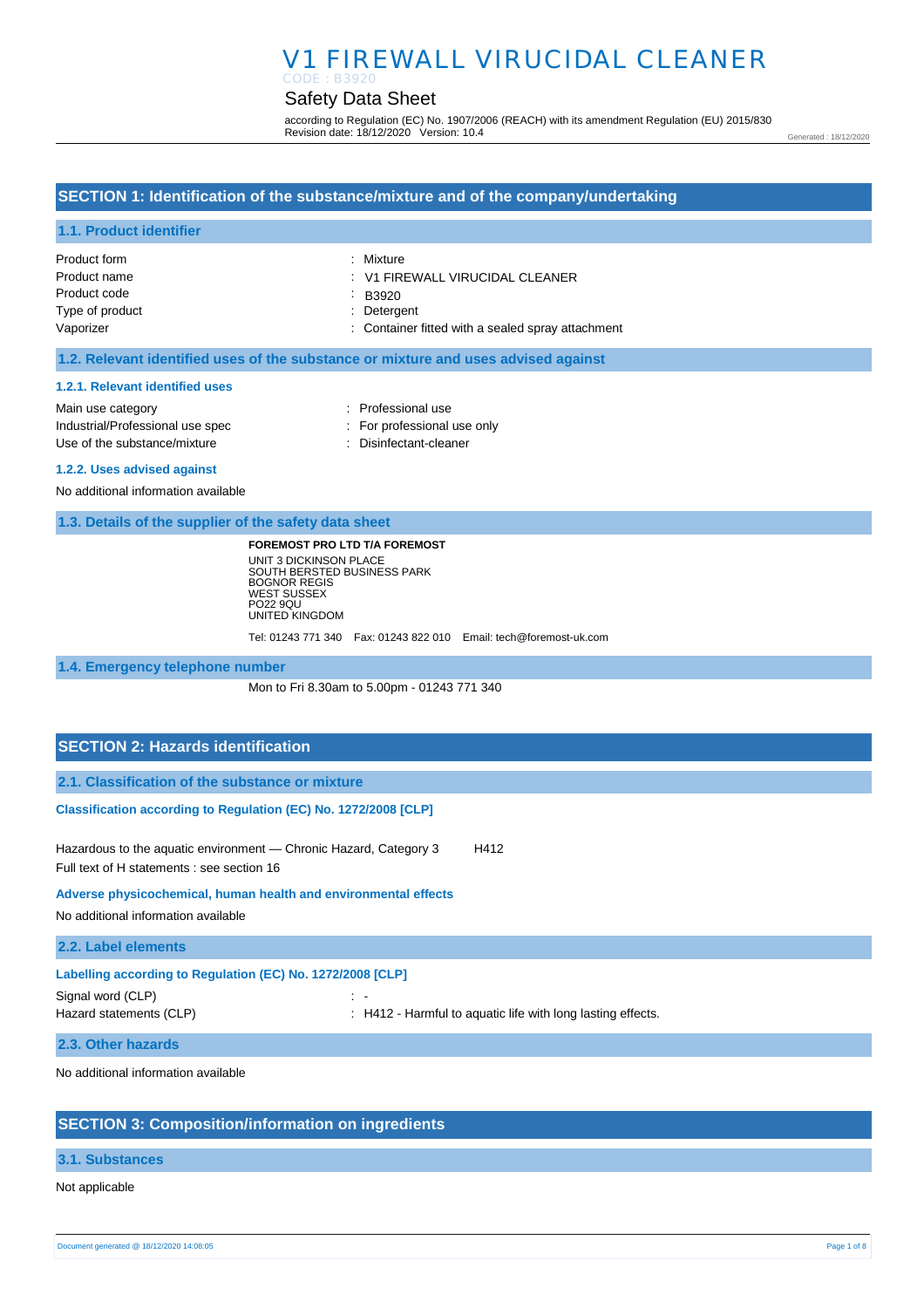## Safety Data Sheet

according to Regulation (EC) No. 1907/2006 (REACH) with its amendment Regulation (EU) 2015/830

| 3.2. Mixtures                                                             |                                                                           |               |                                                                                                                                       |
|---------------------------------------------------------------------------|---------------------------------------------------------------------------|---------------|---------------------------------------------------------------------------------------------------------------------------------------|
| <b>Name</b>                                                               | <b>Product identifier</b>                                                 | $\frac{9}{6}$ | <b>Classification according to</b><br><b>Regulation (EC) No.</b><br>1272/2008 [CLP]                                                   |
| Quaternary ammonium compounds, benzyl-C12-16-<br>alkyldimethyl, chlorides | (CAS-No.) 68424-85-1<br>(EC-No.) 270-325-2<br>(REACH-no) 01-2119965180-41 | $0.1 - 1$     | Acute Tox. 4 (Oral), H302<br>Skin Corr. 1B, H314<br>Eye Dam. 1, H318<br>Aquatic Acute 1, H400 (M=10)<br>Aquatic Chronic 1, H410 (M=1) |
| Full text of H-statements: see section 16                                 |                                                                           |               |                                                                                                                                       |

**SECTION 4: First aid measures**

| <b>OLUTION 4. FILST AND THEASURES</b>                                                                                |                                                                                                                                                                                                                                                                                                             |
|----------------------------------------------------------------------------------------------------------------------|-------------------------------------------------------------------------------------------------------------------------------------------------------------------------------------------------------------------------------------------------------------------------------------------------------------|
| 4.1. Description of first aid measures                                                                               |                                                                                                                                                                                                                                                                                                             |
| First-aid measures after inhalation<br>First-aid measures after skin contact<br>First-aid measures after eye contact | : Remove person to fresh air and keep comfortable for breathing.<br>: Wash skin with plenty of water.<br>: IF IN EYES: Rinse cautiously with water for several minutes. Remove contact lenses, if<br>present and easy to do. Continue rinsing. If eye irritation persists: Get medical<br>advice/attention. |
| First-aid measures after ingestion                                                                                   | : Give nothing or a little water to drink. Get medical advice/attention if you feel unwell.                                                                                                                                                                                                                 |
| 4.2. Most important symptoms and effects, both acute and delayed                                                     |                                                                                                                                                                                                                                                                                                             |
| Symptoms/effects after skin contact<br>Symptoms/effects after eye contact                                            | : Repeated or prolonged skin contact may cause irritation.<br>: May cause slight irritation.                                                                                                                                                                                                                |
| 4.3. Indication of any immediate medical attention and special treatment needed                                      |                                                                                                                                                                                                                                                                                                             |

Treat symptomatically.

| <b>SECTION 5: Firefighting measures</b>                    |                                     |  |
|------------------------------------------------------------|-------------------------------------|--|
| 5.1. Extinguishing media                                   |                                     |  |
| Suitable extinguishing media                               | : Carbon dioxide. Dry powder. Foam. |  |
| 5.2. Special hazards arising from the substance or mixture |                                     |  |
| No additional information available                        |                                     |  |
| 5.3. Advice for firefighters                               |                                     |  |
| No additional information available                        |                                     |  |
|                                                            |                                     |  |
| <b>SECTION 6: Accidental release measures</b>              |                                     |  |
|                                                            |                                     |  |

|                                                           | 6.1. Personal precautions, protective equipment and emergency procedures |             |
|-----------------------------------------------------------|--------------------------------------------------------------------------|-------------|
| 6.1.1. For non-emergency personnel                        |                                                                          |             |
| Emergency procedures                                      | : Evacuate unnecessary personnel.                                        |             |
| 6.1.2. For emergency responders                           |                                                                          |             |
| Protective equipment                                      | : Use personal protective equipment as required.                         |             |
| <b>6.2. Environmental precautions</b>                     |                                                                          |             |
| Avoid release to the environment.                         |                                                                          |             |
| 6.3. Methods and material for containment and cleaning up |                                                                          |             |
| For containment                                           | : Collect spillage.                                                      |             |
| Document generated @ 18/12/2020 14:08:05                  |                                                                          | Page 2 of 8 |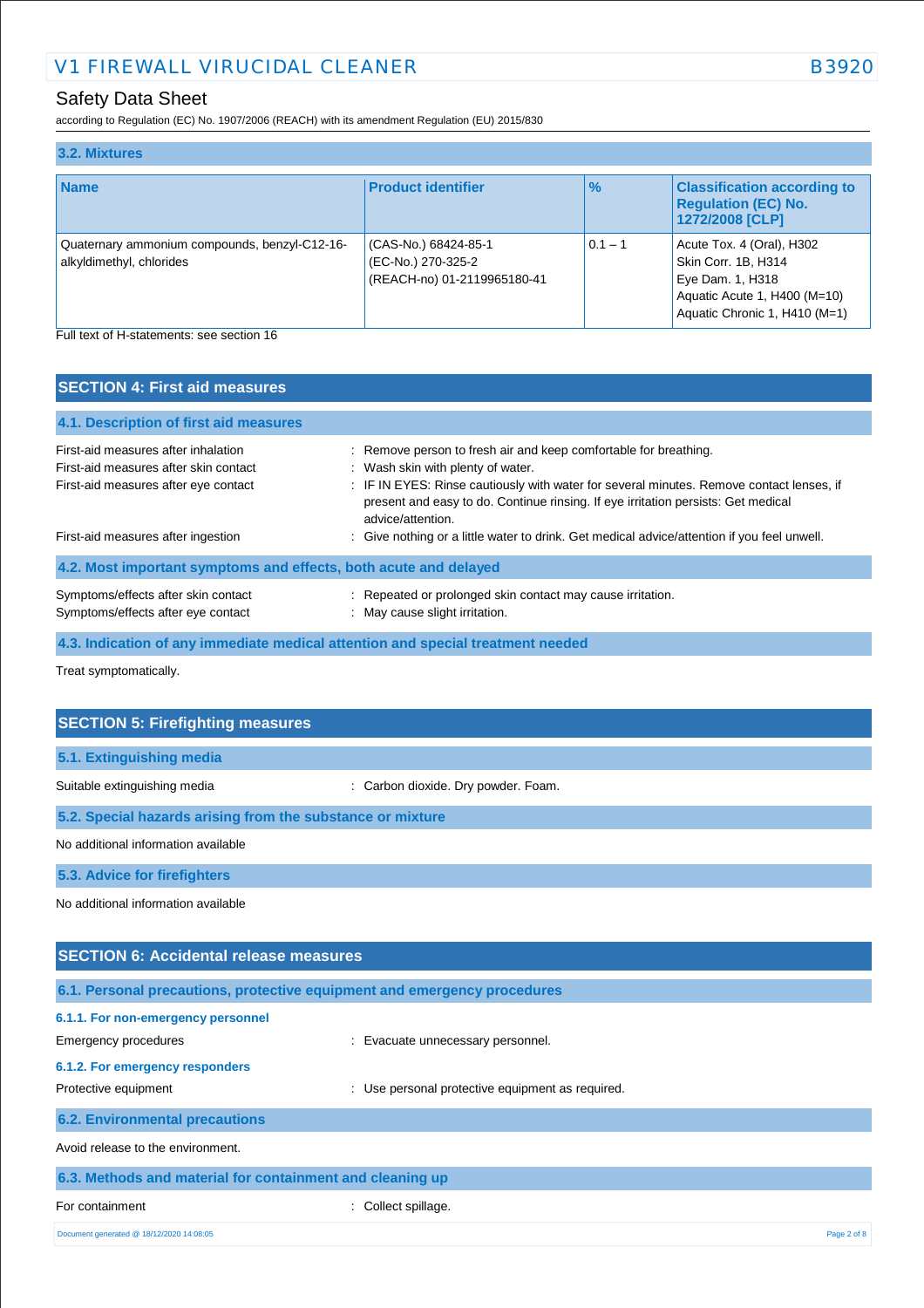## Safety Data Sheet

according to Regulation (EC) No. 1907/2006 (REACH) with its amendment Regulation (EU) 2015/830

Methods for cleaning up **interpret in the spills** with inert solids, such as clay or diatomaceous earth as soon as possible.

#### **6.4. Reference to other sections**

For further information refer to section 8: "Exposure controls/personal protection". For further information refer to section 13.

| <b>SECTION 7: Handling and storage</b>                                                                 |                                                                                                                                                                                                     |
|--------------------------------------------------------------------------------------------------------|-----------------------------------------------------------------------------------------------------------------------------------------------------------------------------------------------------|
| 7.1. Precautions for safe handling                                                                     |                                                                                                                                                                                                     |
| Precautions for safe handling<br>Hygiene measures                                                      | : Avoid contact with eyes.<br>: Do not eat, drink or smoke when using this product.                                                                                                                 |
| 7.2. Conditions for safe storage, including any incompatibilities                                      |                                                                                                                                                                                                     |
| <b>Technical measures</b><br>Storage conditions<br>Incompatible products<br>Special rules on packaging | Does not require any specific or particular technical measures.<br>: Keep container closed when not in use.<br>: Oxidizing agent. Strong acids. Strong bases.<br>: Keep only in original container. |
| 7.3. Specific end use(s)                                                                               |                                                                                                                                                                                                     |

No additional information available

### **SECTION 8: Exposure controls/personal protection**

#### **8.1. Control parameters**

**8.1.1 National occupational exposure and biological limit values** 

No additional information available

**8.1.2. Recommended monitoring procedures** 

No additional information available

#### **8.1.3. Air contaminants formed**

No additional information available

#### **8.1.4. DNEL and PNEC**

No additional information available

**8.1.5. Control banding** 

No additional information available

**8.2. Exposure controls**

#### **8.2.1. Appropriate engineering controls**

No additional information available

**8.2.2. Personal protection equipment** 

#### **8.2.2.1. Eye and face protection**

| <b>Eye protection:</b>                    |  |
|-------------------------------------------|--|
| Not required for normal conditions of use |  |

#### **8.2.2.2. Skin protection**

#### **Skin and body protection:**

Not required for normal conditions of use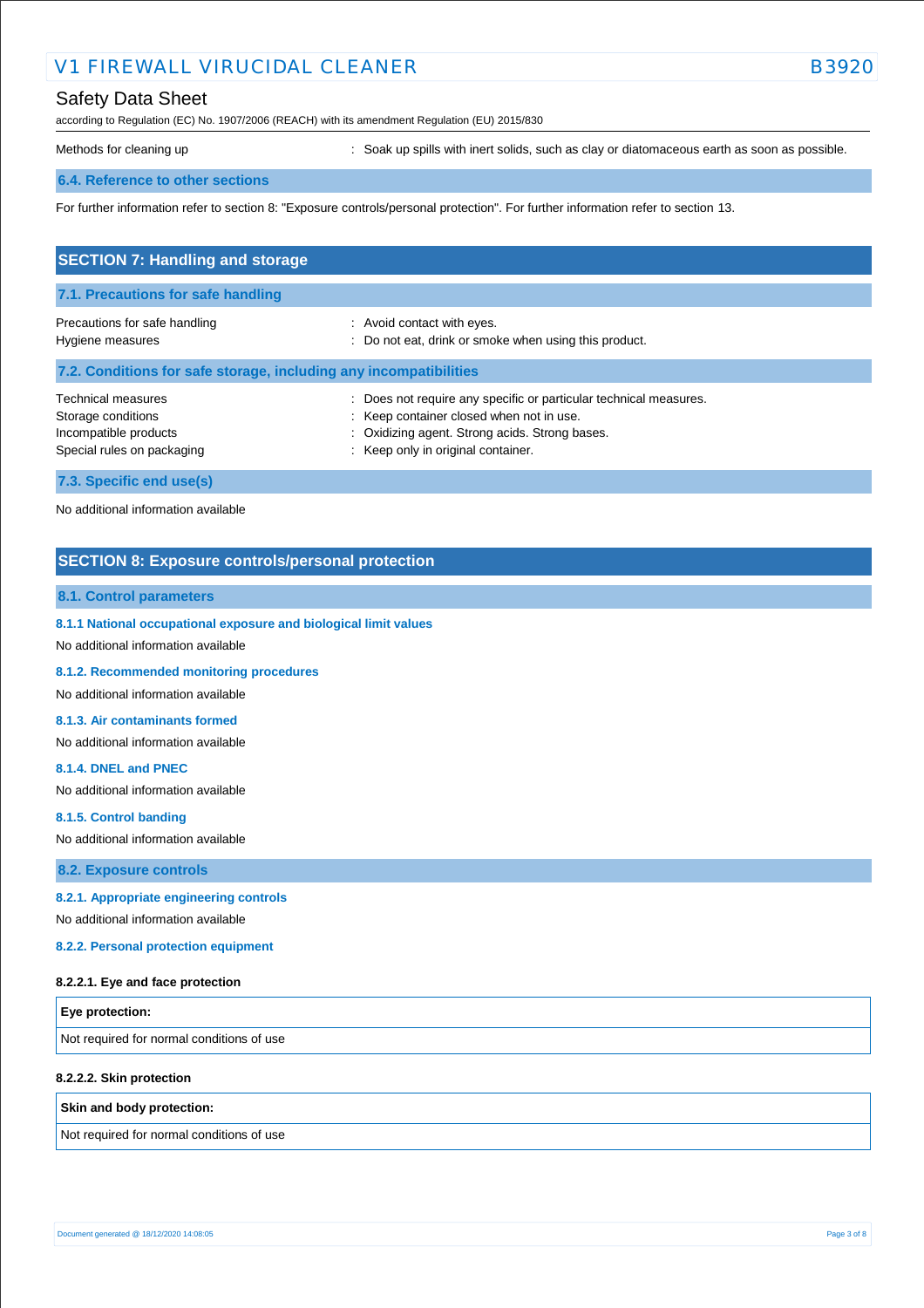## Safety Data Sheet

according to Regulation (EC) No. 1907/2006 (REACH) with its amendment Regulation (EU) 2015/830

| Hand protection: |  |  |
|------------------|--|--|
|                  |  |  |

In case of repeated or prolonged contact wear gloves. Chemical resistant gloves (according to European standard EN 374 or equivalent)

| Other skin protection<br>Materials for protective clothing: |
|-------------------------------------------------------------|
| Not required for normal conditions of use                   |
| 8.2.2.3. Respiratory protection                             |

#### **Respiratory protection:**

Not required for normal conditions of use

#### **8.2.2.4. Thermal hazards**

No additional information available

#### **8.2.3. Environmental exposure controls**

No additional information available

### **SECTION 9: Physical and chemical properties**

### **9.1. Information on basic physical and chemical properties**

| Physical state                                  | Liquid            |
|-------------------------------------------------|-------------------|
| Appearance                                      | Liquid.           |
| Colour                                          | Purple.           |
| Odour                                           | Floral.           |
| Odour threshold                                 | No data available |
| рH                                              | 10                |
| Relative evaporation rate (butylacetate=1)      | No data available |
| Melting point                                   | No data available |
| Freezing point                                  | No data available |
| Boiling point                                   | $\geq 100$ °C     |
| Flash point                                     | No data available |
| Auto-ignition temperature                       | No data available |
| Decomposition temperature                       | No data available |
| Flammability (solid, gas)                       | No data available |
| Vapour pressure                                 | No data available |
| Relative vapour density at 20 °C                | No data available |
| Relative density                                | 1                 |
| Solubility                                      | Soluble in water. |
| Partition coefficient n-octanol/water (Log Pow) | No data available |
| Viscosity, kinematic                            | No data available |
| Viscosity, dynamic                              | No data available |
| Explosive properties                            | No data available |
| Oxidising properties                            | No data available |
| <b>Explosive limits</b>                         | No data available |

#### **9.2. Other information**

No additional information available

## **SECTION 10: Stability and reactivity**

### **10.1. Reactivity**

The product is non-reactive under normal conditions of use, storage and transport.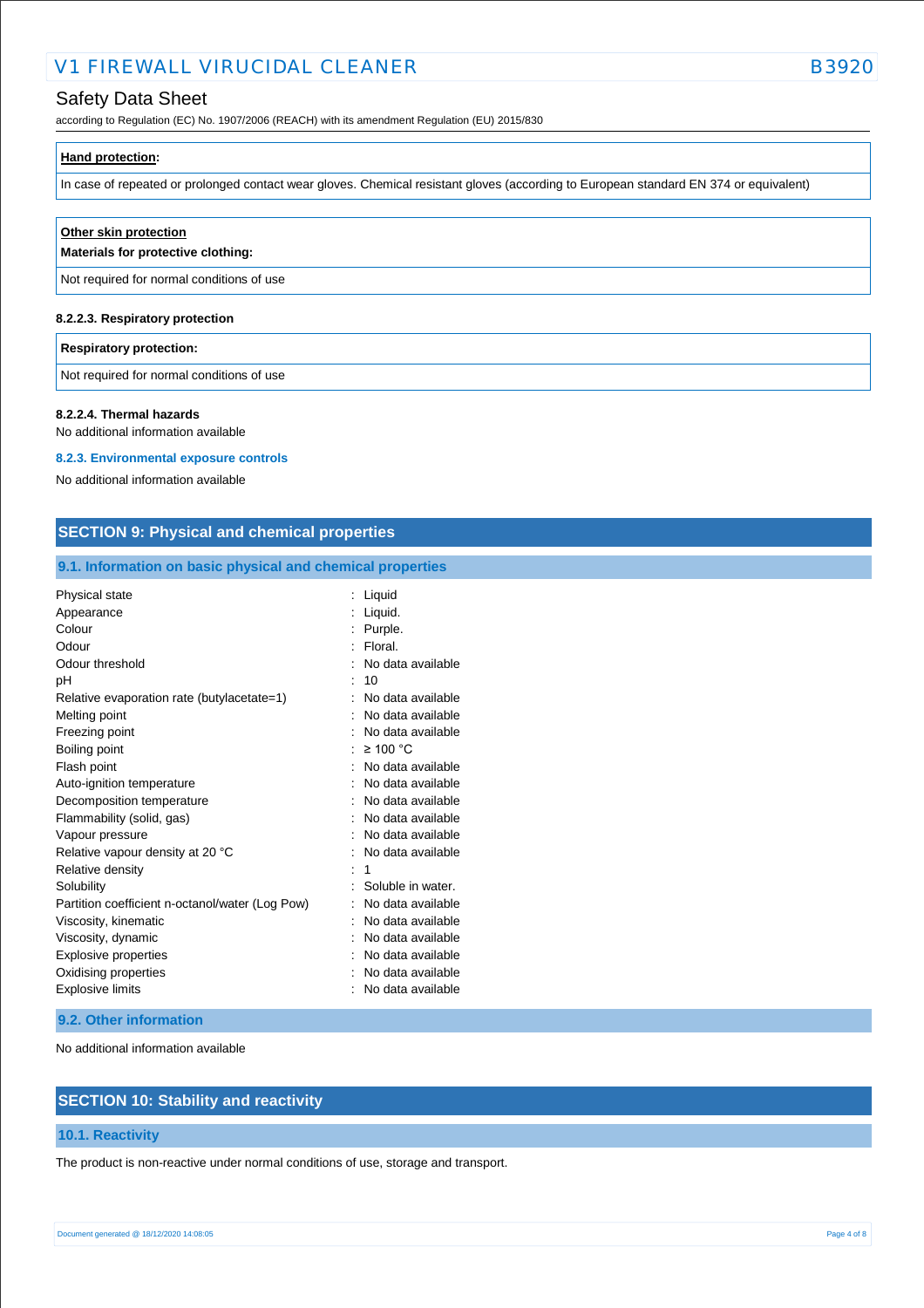## Safety Data Sheet

according to Regulation (EC) No. 1907/2006 (REACH) with its amendment Regulation (EU) 2015/830

| <b>10.2. Chemical stability</b>                                         |
|-------------------------------------------------------------------------|
| Stable under normal conditions.                                         |
| 10.3. Possibility of hazardous reactions                                |
| No dangerous reactions known under normal conditions of use.            |
| 10.4. Conditions to avoid                                               |
| None under recommended storage and handling conditions (see section 7). |
| 10.5. Incompatible materials                                            |
| No additional information available                                     |

**10.6. Hazardous decomposition products**

No additional information available

| <b>SECTION 11: Toxicological information</b> |                                                 |  |  |  |
|----------------------------------------------|-------------------------------------------------|--|--|--|
| 11.1 Information on toxicological effects    |                                                 |  |  |  |
| Acute toxicity (oral)                        | : Not classified                                |  |  |  |
| Acute toxicity (dermal)                      | Not classified                                  |  |  |  |
| Acute toxicity (inhalation)                  | Not classified                                  |  |  |  |
| Skin corrosion/irritation                    | : Not classified<br>pH: 10                      |  |  |  |
| Serious eye damage/irritation                | : Not classified<br>pH: 10                      |  |  |  |
| Respiratory or skin sensitisation            | : Not classified                                |  |  |  |
| Germ cell mutagenicity                       | : Not classified                                |  |  |  |
| Carcinogenicity                              | : Not classified                                |  |  |  |
| Reproductive toxicity                        | Not classified<br>$\bullet$                     |  |  |  |
| STOT-single exposure                         | : Not classified                                |  |  |  |
| STOT-repeated exposure                       | Not classified                                  |  |  |  |
| Aspiration hazard                            | : Not classified                                |  |  |  |
| <b>RTU CLEANER SANITISER</b>                 |                                                 |  |  |  |
| Vaporizer                                    | Container fitted with a sealed spray attachment |  |  |  |

| <b>SECTION 12: Ecological information</b>                                                                                   |                                                                          |
|-----------------------------------------------------------------------------------------------------------------------------|--------------------------------------------------------------------------|
| 12.1. Toxicity                                                                                                              |                                                                          |
| Hazardous to the aquatic environment, short-term<br>(acute)<br>Hazardous to the aquatic environment, long-term<br>(chronic) | : Not classified<br>: Harmful to aquatic life with long lasting effects. |
| 12.2. Persistence and degradability                                                                                         |                                                                          |
| No additional information available                                                                                         |                                                                          |
| 12.3. Bioaccumulative potential                                                                                             |                                                                          |
| No additional information available                                                                                         |                                                                          |
| Document generated @ 18/12/2020 14:08:05                                                                                    | Page 5 of 8                                                              |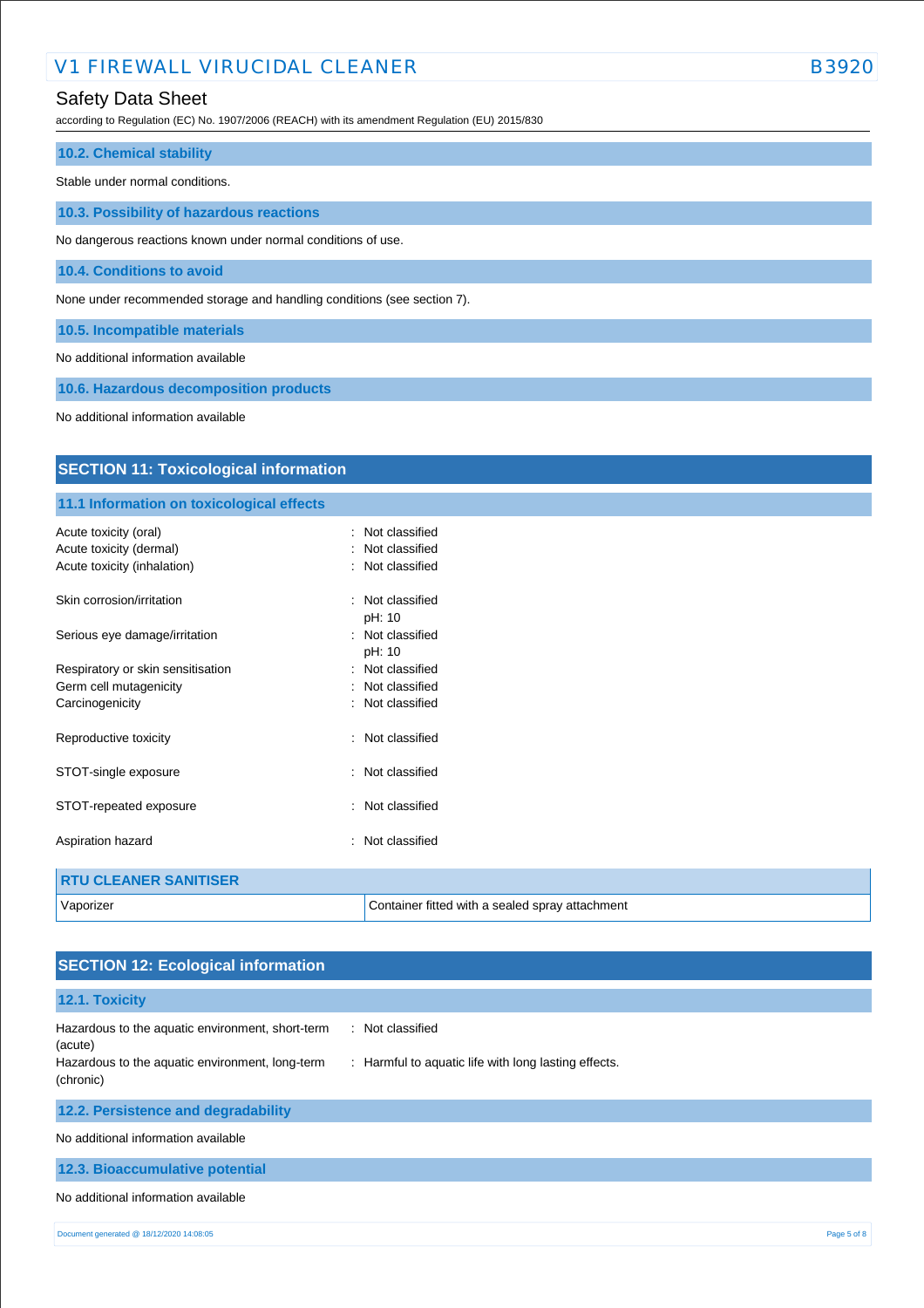## Safety Data Sheet

according to Regulation (EC) No. 1907/2006 (REACH) with its amendment Regulation (EU) 2015/830

| 12.4. Mobility in soil                     |  |  |
|--------------------------------------------|--|--|
| No additional information available        |  |  |
| 12.5. Results of PBT and vPvB assessment   |  |  |
| No additional information available        |  |  |
| 12.6. Other adverse effects                |  |  |
| No additional information available        |  |  |
| <b>SECTION 13: Disposal considerations</b> |  |  |

**13.1. Waste treatment methods**

No additional information available

## **SECTION 14: Transport information**

In accordance with ADR / IMDG / IATA

| 14.1 UN number                                                                                                                                         |                                                          |
|--------------------------------------------------------------------------------------------------------------------------------------------------------|----------------------------------------------------------|
| UN-No. (ADR)<br>UN-No. (IMDG)<br>UN-No. (IATA)                                                                                                         | Not applicable<br>Not applicable<br>: Not applicable     |
| 14.2. UN proper shipping name                                                                                                                          |                                                          |
| Proper Shipping Name (ADR)<br>Proper Shipping Name (IMDG)<br>Proper Shipping Name (IATA)                                                               | : Not applicable<br>Not applicable<br>: Not applicable   |
| 14.3. Transport hazard class(es)                                                                                                                       |                                                          |
| <b>ADR</b><br>Transport hazard class(es) (ADR)<br><b>IMDG</b><br>Transport hazard class(es) (IMDG)<br><b>IATA</b><br>Transport hazard class(es) (IATA) | : Not applicable<br>: Not applicable<br>: Not applicable |
| 14.4. Packing group                                                                                                                                    |                                                          |
| Packing group (ADR)<br>Packing group (IMDG)<br>Packing group (IATA)<br><b>14.5. Environmental hazards</b>                                              | Not applicable<br>Not applicable<br>: Not applicable     |
| Dangerous for the environment<br>Marine pollutant<br>Other information                                                                                 | : No<br>: No<br>: No supplementary information available |
| 14.6. Special precautions for user                                                                                                                     |                                                          |
| <b>Overland transport</b><br>No data available<br><b>Transport by sea</b><br>No data available                                                         |                                                          |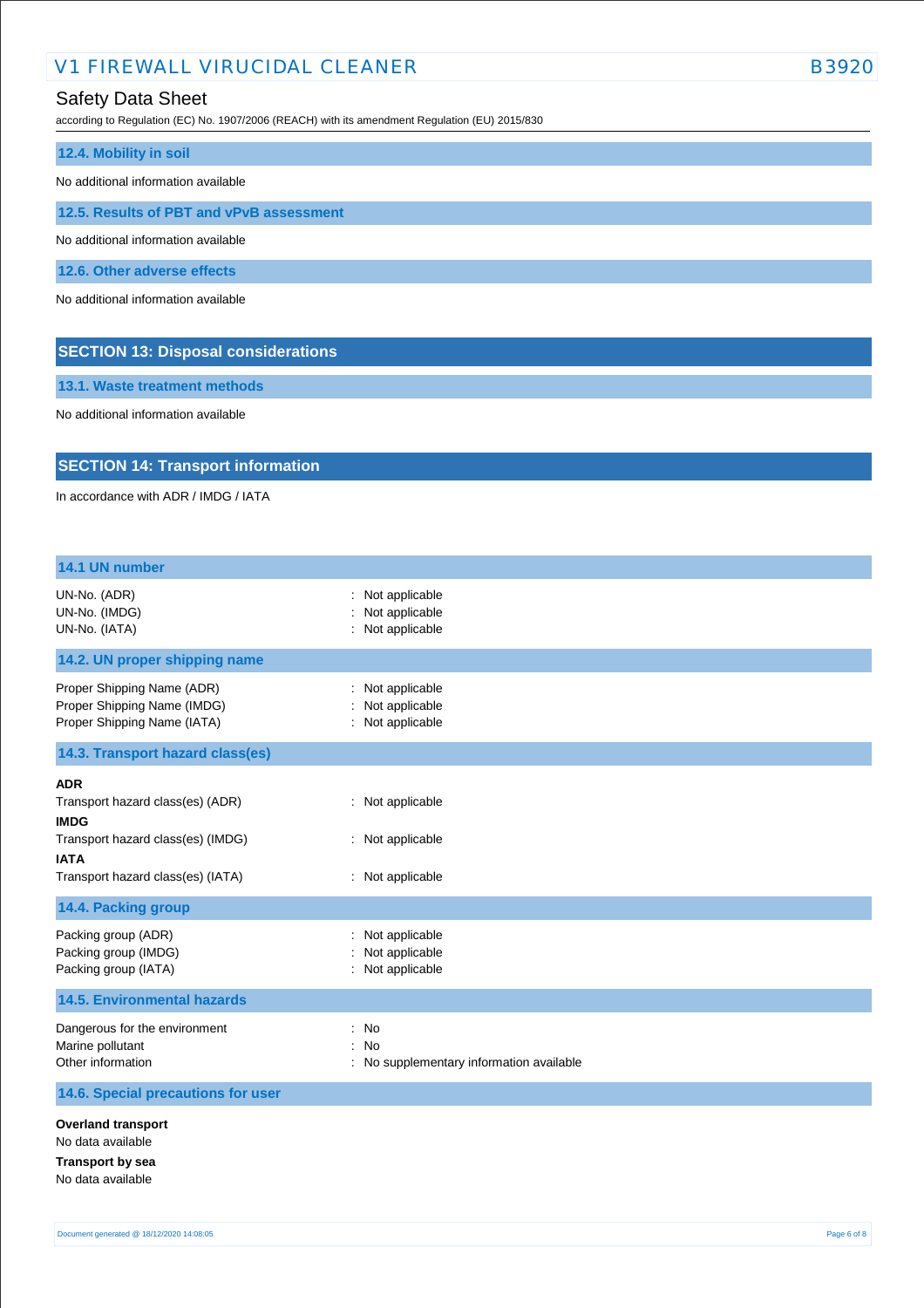## Safety Data Sheet

according to Regulation (EC) No. 1907/2006 (REACH) with its amendment Regulation (EU) 2015/830

#### **Air transport**

No data available

#### **14.7. Transport in bulk according to Annex II of Marpol and the IBC Code**

Not applicable

## **SECTION 15: Regulatory information**

**15.1. Safety, health and environmental regulations/legislation specific for the substance or mixture**

#### **15.1.1. EU-Regulations**

Contains no REACH substances with Annex XVII restrictions

Contains no substance on the REACH candidate list

Contains no REACH Annex XIV substances

Contains no substance subject to Regulation (EU) No 649/2012 of the European Parliament and of the Council of 4 July 2012 concerning the export and import of hazardous chemicals.

Contains no substance subject to Regulation (EU) No 2019/1021 of the European Parliament and of the Council of 20 June 2019 on persistent organic pollutants

| Detergent Regulation (648/2004/EC): Labelling of contents: |               |  |
|------------------------------------------------------------|---------------|--|
| <b>Component</b>                                           | $\frac{9}{6}$ |  |
| cationic surfactants, non-ionic surfactants                | $< 5\%$       |  |
| perfumes                                                   |               |  |

#### **15.1.2. National regulations**

#### **United Kingdom**

British National Regulations : Commission Regulation (EU) 2015/830 of 28 May 2015 amending Regulation (EC) No 1907/2006 of the European Parliament and of the Council on the Registration, Evaluation, Authorisation and Restriction of Chemicals (REACH). Classification Labelling Packaging Regulation; Regulation (EC) No 1272/2008. Detergent Regulation (648/2004/EC).

#### **15.2. Chemical safety assessment**

No additional information available

### **SECTION 16: Other information**

| Full text of H- and EUH-statements: |                                                                   |  |  |  |
|-------------------------------------|-------------------------------------------------------------------|--|--|--|
| Acute Tox. 4 (Oral)                 | Acute toxicity (oral), Category 4                                 |  |  |  |
| Aquatic Acute 1                     | Hazardous to the aquatic environment - Acute Hazard, Category 1   |  |  |  |
| Aquatic Chronic 1                   | Hazardous to the aquatic environment - Chronic Hazard, Category 1 |  |  |  |
| Eye Dam. 1                          | Serious eye damage/eye irritation, Category 1                     |  |  |  |
| Skin Corr. 1B                       | Skin corrosion/irritation, Category 1, Sub-Category 1B            |  |  |  |
| H302                                | Harmful if swallowed.                                             |  |  |  |
| H314                                | Causes severe skin burns and eye damage.                          |  |  |  |
| H318                                | Causes serious eye damage.                                        |  |  |  |
| H400                                | Very toxic to aquatic life.                                       |  |  |  |
| H410                                | Very toxic to aquatic life with long lasting effects.             |  |  |  |
| H412                                | Harmful to aquatic life with long lasting effects.                |  |  |  |